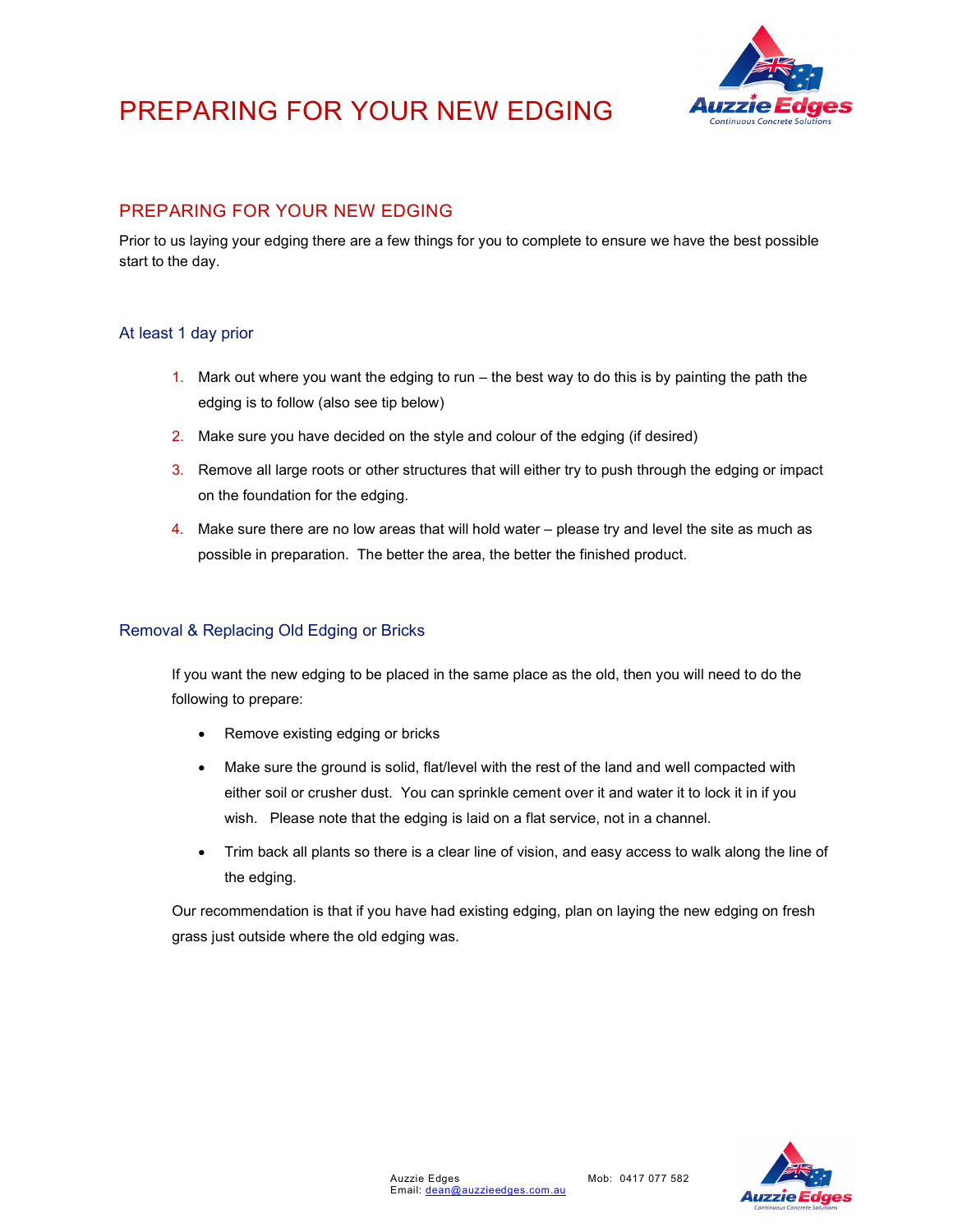There are a number of ways you can mark out how you want your edging to flow. It is a good idea to play around with how the layout looks.

- Run a rope around the areas you want the edging to go. See how it looks with curves and move it as desired. You can also use a hose (place the hose out in the sun first so it is more flexible and will sit where you want it to)
- Once you are happy with the layout you can either:
- Spray paint the area (make sure you use a high visibility/Fluro paint)
- Stringline & pegs (if the area is using straight lines and this is convenient)

On the day

TIP:

- 1. If you have rain or have had rain overnight, and the area or areas to be laid are squishy under foot – advise via email or text ASAP. We cannot lay on a wet surface or if the weather looks like it is going to rain during or after the edging application.
- 2. We need a clear area 15 meters long out the front of the premises blocked off Note we cannot block off other driveways, so please advise if you live in a cul-de-sac as we won't be able to run the job .
- 3. If you have pets, please make sure these are in a secure area. This protects us and also the concrete.
- 4. Ensure any droppings from your pets are picked up.
- 5. Please ensure there is access to a power point for the operation of the machines. If this is not possible, please advise within 48 hours so alternative arrangements can be made.
- 6. Availability of water please ensure there is access to a hose or tap for mixing the concrete.
- 7. Ensure that there is access to the site to be able to lay the edging. You will need to ensure there is a minimum width of 800mm for the wheelbarrows and machine.

## The Weather

We are unable to lay edging on water logged ground. If there has been rain prior to the day we will need to make a call on the suitability of the ground.

We are also unable to lay edging in the rain. If it is raining on the day your edging is scheduled we will reschedule another suitable day or time.